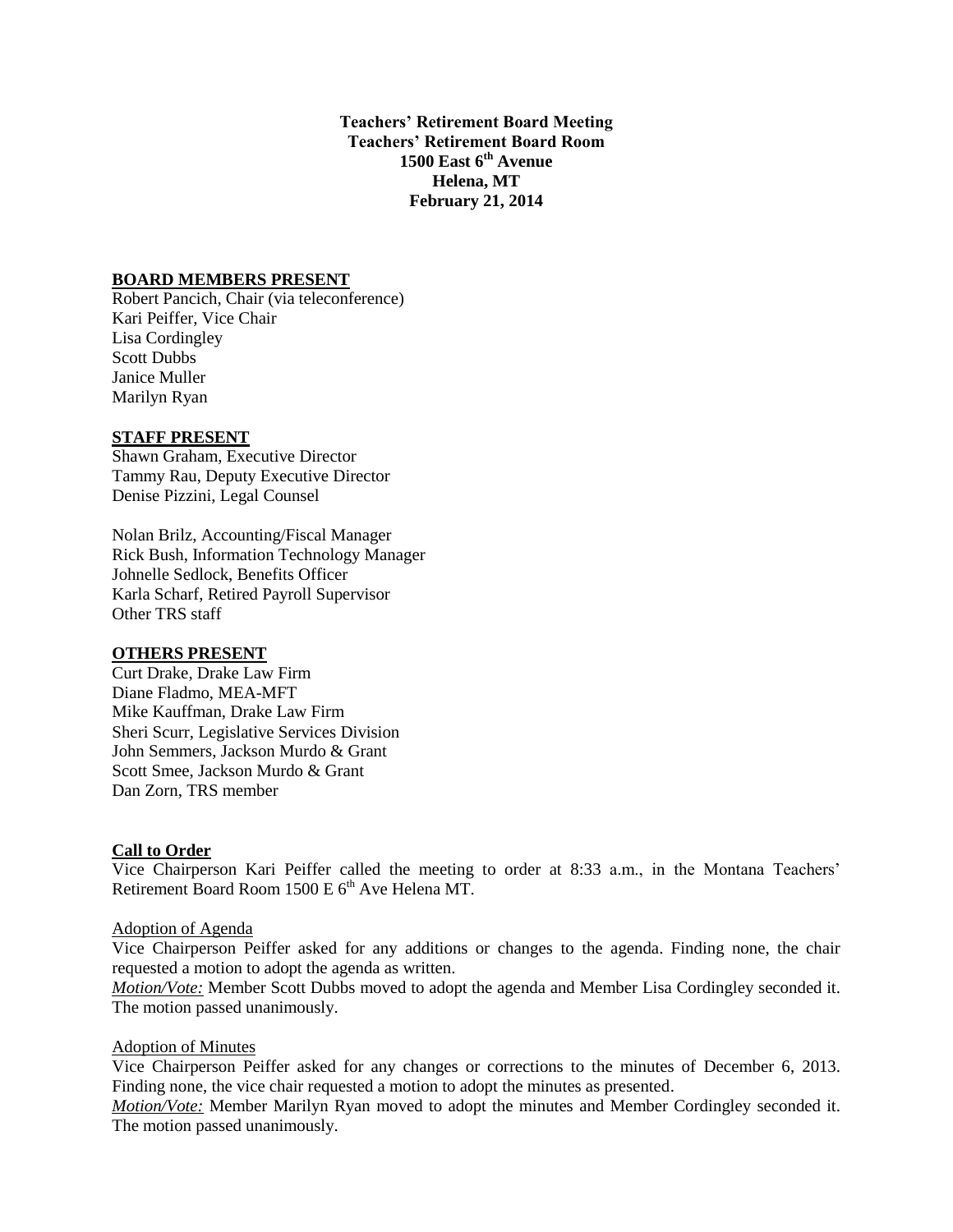# **Public Comment on Board Related Items**

Vice Chairperson Peiffer asked for public comment on any public matter not on the agenda and within the jurisdiction of the Board. There was no public comment.

Executive Director Shawn Graham introduced to the board new staff members: Imaging Technician, Jeannie Schmidt; Accounting/Fiscal Manager, Nolan Brilz; Benefits Officer, Rachelle Spatz; and Benefits Technician, Daisy Wiseman.

### **Board/Staff Training**

Mr. Graham introduced John Paveo from the Department of Administration State Human Resources Division. Mr. Paveo led the training for the TRS staff and Board on the Non-Discrimination of Employment and Provision of Services. There was a discussion about potential updates to the TRS policy of Nondiscrimination of Employment and Provision of Services.

#### **Executive Director's Report**

Executive Summary

#### Experience Study

Mr. Graham said Cavanaugh Macdonald was in the process of conducting the experience study and the results would be announced at the May 16, 2014 Board meeting.

### 2015 Legislative Concepts

Mr. Graham stated the concepts for legislative proposals for the 2015 session are due to the Budget Office by April 18, 2014. Mr. Graham said TRS has ten housekeeping items for the next legislative session and drafts of the items would be presented at the May 16, 2014 Board meeting. There was a discussion about various concepts for the housekeeping bill, including changes for Tier 2 members in regards to their death benefits.

#### SAVA, LFC & LAC Interim Committee Meetings

Mr. Graham gave an update on the SAVA, LFC and LAC Interim Committee meetings. Mr. Graham said the plan choice rate for PERS defined contribution members was the main topic at the SAVA Committee meeting. Mr. Graham said Sherri Scurr of Legislative Services gave a presentation about the assumed rate of return and how the TRS and PERS boards determine the assumed rate of return to the SAVA Committee. Mr. Graham said he assisted Ms. Scurr in researching the history of the ORP and how it was created. Mr. Graham said Senator Brown asked him to report back to the SAVA Committee on any recommended changes from the actuaries as a result of the experience study.

Mr. Graham announced that the Legislative Audit Division presented an unmodified opinion of TRS to the Legislative Audit Committee. Mr. Graham said the committee asked about the rate of return, the GABA lawsuit, the amortization period, and prior audit recommendations. Mr. Graham said there was no update on the GABA lawsuit at this time.

#### Staffing Update

Mr. Graham gave an update on staffing and new staff positions.

#### Recent Outreach

Mr. Graham reviewed the outreach materials sent to TRS members and employers. There was a discussion about mailing the new handbooks to current members and the costs associated with the mailing.

## **Administrative Business**

Draft Policy on Electronic/Facsimile Signatures for Correspondence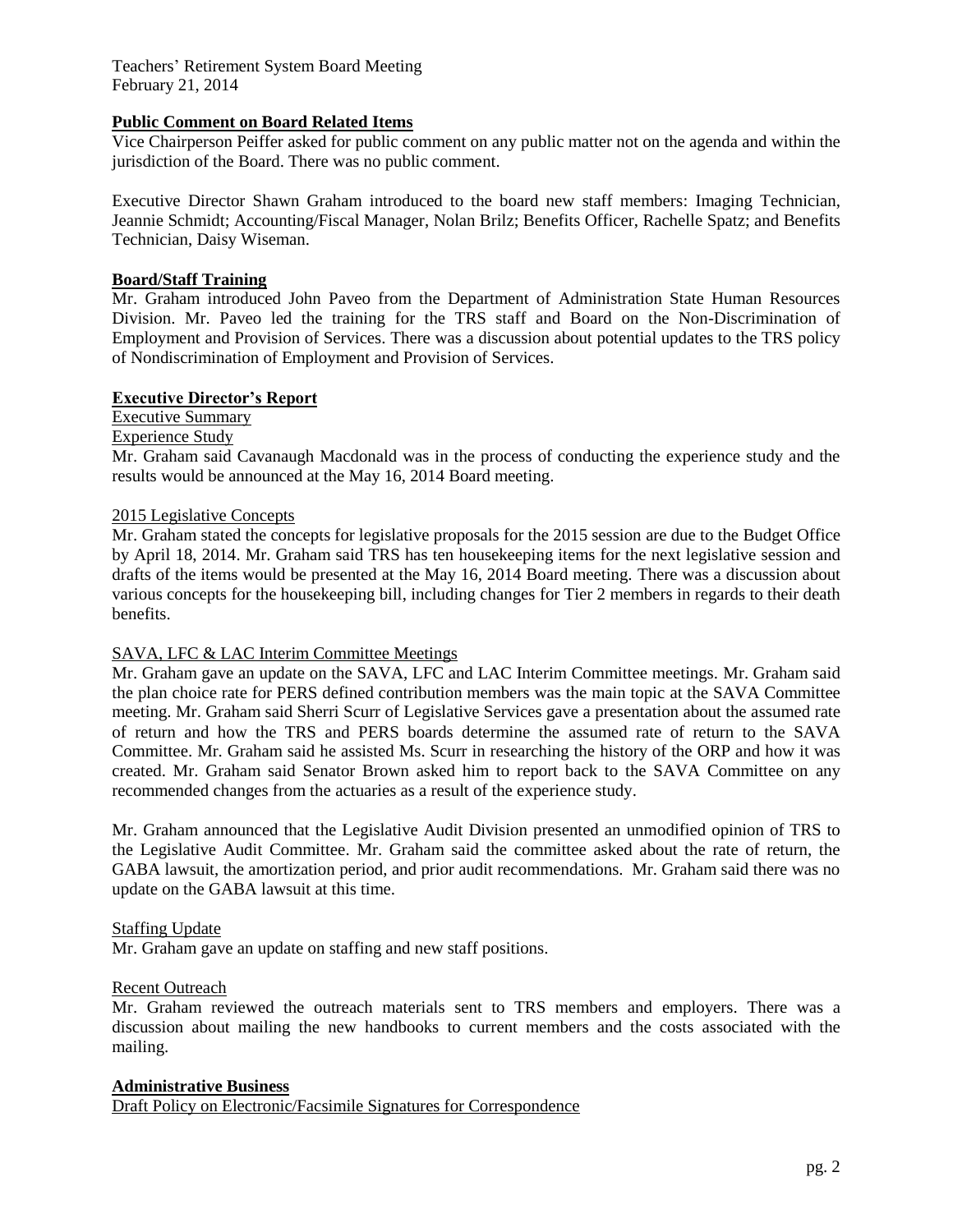Mr. Graham presented the draft policy on electronic/facsimile signatures for correspondence for board approval. Vice Chairperson Peiffer asked for a motion to approve the policy on electronic/facsimile signatures.

*Motion/Vote:* Member Ryan moved to approve the policy and Member Dubbs seconded it. The motion passed unanimously.

## Out-of-State Travel Requests

Mr. Graham presented the request for out-of-state travel for Legal Counsel, Denise Pizzini, to attend the National Association of Pension Public Attorneys (NAPPA) Conference in Nashville, TN from June 24 – 27, 2014.

*Motion/Vote*: Chairperson Bob Pancich made a motion to allow Ms. Pizzini to attend the NAPPA conference. Member Janice Muller seconded the motion. The motion passed unanimously.

Mr. Graham presented the request for out-of-state travel for Information Technology Systems Administrator Rex Merrick to attend the ColdFusion Training in Denver, CO from June  $23 - 27$ , 2014. *Motion/Vote*: Member Ryan made a motion to allow Mr. Merrick to attend the ColdFusion training. Member Cordingley seconded the motion. The motion passed unanimously.

Mr. Graham presented the request for out-of-state travel for Information Technology Manager Rick Bush to attend the Public Retirement Information System Management (PRISM) Conference in Orlando, FL from May 11-14, 2014.

*Motion/Vote*: Member Muller made a motion to allow Mr. Bush to attend the PRISM conference. Member Dubbs seconded the motion. The motion passed unanimously.

### Investment Report

Member Ryan gave her presentation about the Board of Investments and some of the issues the Board of Investment is discussing.

Financial Statements and Budget Reports

Accounting/Fiscal Manager Nolan Brilz discussed the financial statements, budget and delinquent agency reports. There was a discussion about the one-time reserve sweep and issues relating to a small number of districts that had not yet remitted their retirement reserve sweep payment.

#### Update on M-Trust Project

Information Technology Manager Rick Bush gave an update on the M-Trust project. Mr. Bush said the project was running a little behind schedule. Member Muller asked if TRS was pleased with the project and Mr. Bush said yes. Member Ryan thanked Mr. Bush and his staff for their hard work.

#### Next Meeting Date

Vice Chairperson Peiffer asked the board if May 16, 2014 still worked for the next meeting date. There were no requested changes to the meeting date.

### Personnel Committee Report

Vice Chairperson Peiffer gave her report on the Personnel Committee meeting with Mr. Graham and Deputy Executive Director Tammy Rau. The Personnel Committee met to review and approve the 2014 performance appraisal for the Executive Director position. The committee also reviewed the history and current status of the TRS pay plan. Vice Chairperson Peiffer briefed the Board on their discussions; including that the Personnel Committee would bring forward recommendations at the next Board meeting. These recommendations will include adoption of the 2012 State HRD Market Survey and reimplementation the target market ratio mechanism that allows for Board approved pay adjustments based on years of service and progression criteria that are built into the TRS pay plan guidelines. These recommendations will result in pay adjustments ranging from 1.02% to 5.45% for six staff members if approved by the full Board at the May  $16<sup>th</sup>$  meeting.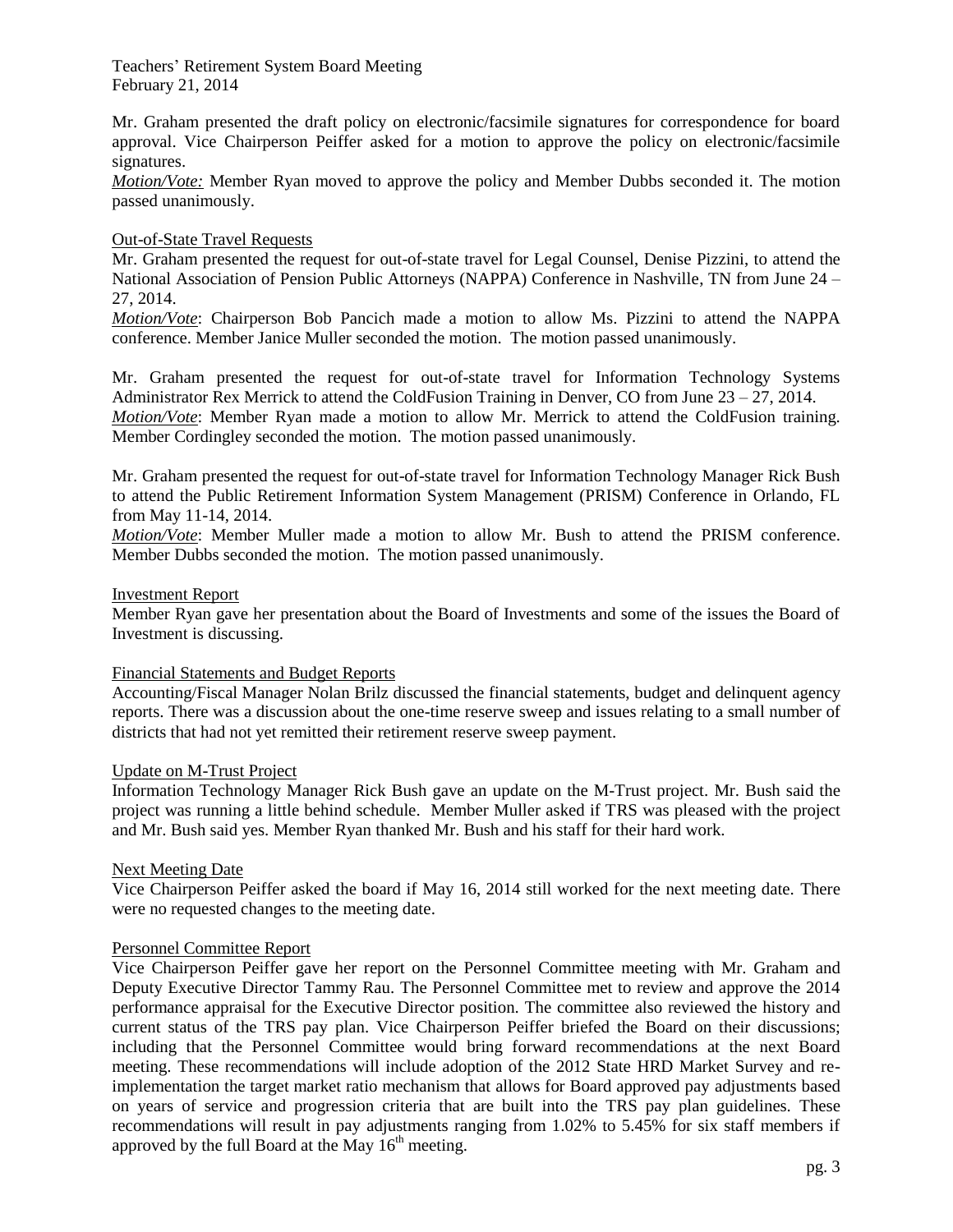## **Retirement Report**

Service Retirements, Adjustments, and Survivors Benefits

Mr. Graham and Ms. Rau reviewed the January 31, 2014 report of Service Retirements, Adjustments and Survivors Benefits.

## **Informal Board Review**

# Informal Board Review

TRS Member Dan Zorn presented his request for informal board review of a TRS final staff determination that amounts paid to him as cash in lieu of health insurance premiums are converted fringe benefits and do not constitute earned compensation reportable to TRS. Mr. Graham and Ms. Pizzini explained the TRS staff determination and application of TRS law in excluding converted fringe benefits as earned compensation unless the converted fringe benefits meet the criteria set forth in law. Vice Chairperson Peiffer thanked both sides for their time. Member Ryan noted that the exclusion of converted fringe benefits as earned compensation is a long-standing one. Mr. Zorn asked about the possibility of a contested case hearing, and Member Dubbs told Mr. Zorn that he does have the right to appeal the board's decision. Vice Chairperson Peiffer announced that she would be abstaining from voting in this matter as Mr. Zorn is assistant superintendent of the school district that employs her. Vice Chairperson Peiffer asked for a motion.

*Motion/Vote*: Member Ryan made a motion to uphold the staff determination regarding Mr. Zorn's reportable earned compensation. Member Cordingley seconded the motion. The motion passed unanimously.

## **Legal Counsel's Report**

## Summary of Legal Issues

Legal Counsel Denise Pizzini gave an update on the GABA litigation. She said no scheduling order has been issued in the case and there has been no appeal of the preliminary injunction.

In the contested case with Mr. Adam Priquette, Ms. Pizzini said discovery has closed and the depositions in the case have been completed. Ms. Pizzini said the deadline for filing for summary judgment motions was the middle of March.

Ms. Pizzini announced that there had been no determination in the judicial review of the Lynn Mavencamp case.

## **Meeting Break**

The meeting broke for lunch at 11:52 a.m. Vice Chairperson Peiffer called the meeting to order at 12:35 p.m.

#### **Contributions on Working Retirees**

Mr. Graham said in the review of working retirees' issue, it was discovered that TRS had overlooked the supplemental 1% contribution in regards to the percentage rate employers were paying for working retirees. Mr. Graham said employers were paying 9.85% on working retirees instead of the correct rate of 10.85%. Mr. Graham presented to the board three options for them to consider:

(1) Inform employers of the error and try to collect the contributions owed retroactive to July 1, 2013;

(2) Inform employers of the error and try to collect the contributions owed retroactive to January 1, 2014; (3) Inform employers of the error and begin collecting the contribution at the new rate of 10.95% starting July 1, 2014.

Mr. Graham said the annualized cost of the error to the system was approximately \$70,000. Member Ryan asked if there were legal issues or precedence regarding the retroactive contributions. Ms. Pizzini said there was no case law or precedence regarding retroactive contributions. Vice Chairperson Peiffer did not think it would be an issue to collect the retroactive payments since the amounts the school districts